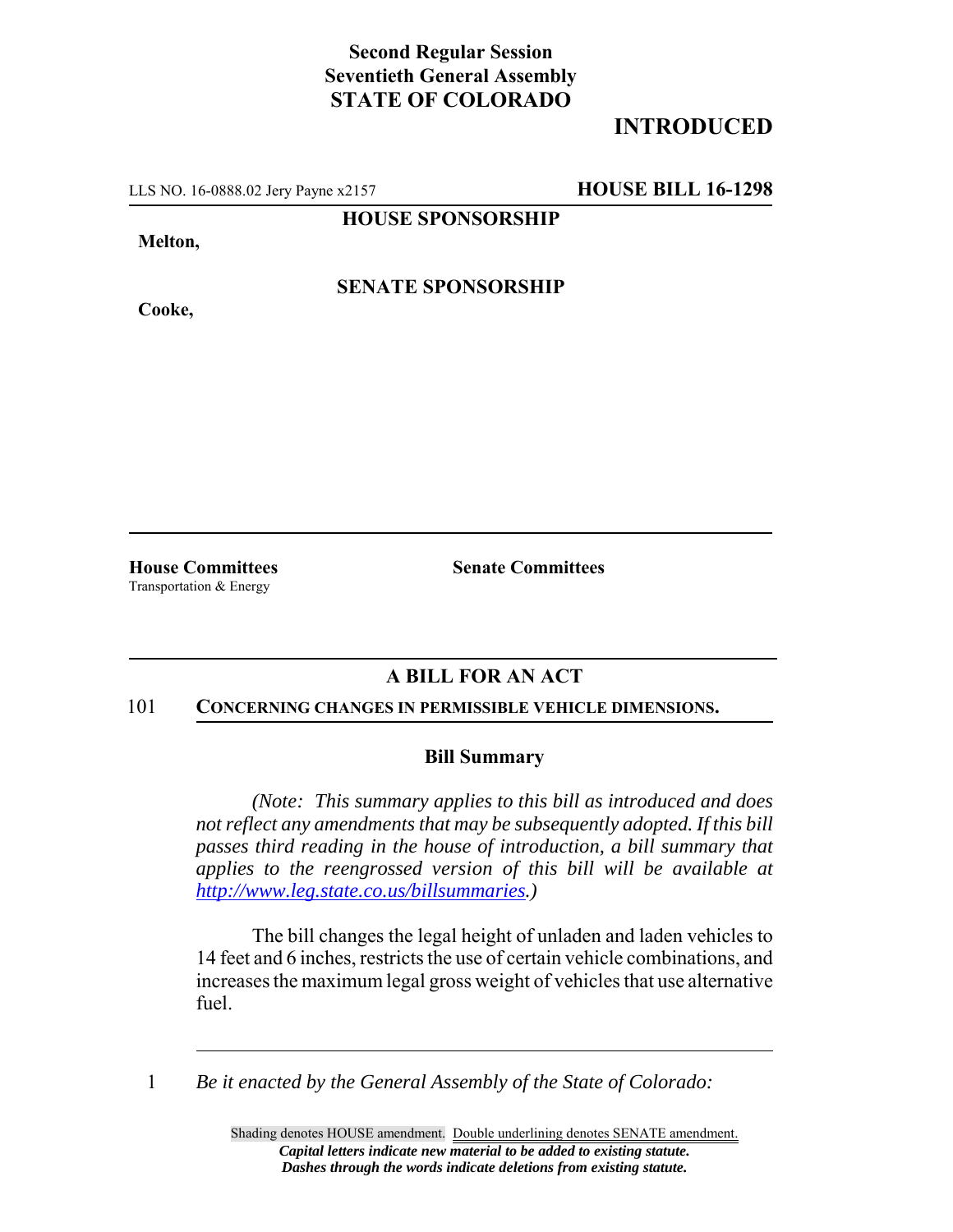1 **SECTION 1.** In Colorado Revised Statutes, 42-4-504, **amend** (1) 2 and  $(4.5)$  as follows:

3 **42-4-504. Height and length of vehicles.** (1) No A DRIVER 4 SHALL NOT DRIVE A vehicle EITHER unladen or with load shall exceed 5 THAT EXCEEDS a height of thirteen feet; except that vehicles with a height 6 of fourteen feet six inches shall be operated only on highways designated 7 by the FOURTEEN FEET SIX INCHES. THE department of transportation 8 SHALL DESIGNATE HIGHWAYS WITH OVERHEAD HIGHWAY STRUCTURES 9 THAT HAVE LESS THAN FOURTEEN FEET SIX INCHES OF VERTICAL 10 CLEARANCE.A DRIVER SHALL NOT DRIVE A VEHICLE UNDER A STRUCTURE 11 IF THE VEHICLE'S HEIGHT EXCEEDS THE DEPARTMENT'S DESIGNATED 12 VERTICAL CLEARANCE FOR THE STRUCTURE.

13 (4.5) Notwithstanding the provisions of subsection (4) of this 14 section, the following combinations of vehicles shall not exceed 15 seventy-five feet in total overall length DRIVERS SHALL NOT DRIVE THE 16 FOLLOWING COMBINATIONS OF VEHICLES:

17 (a) Saddlemount combinations consisting of no more than four 18 units OR SADDLEMOUNT COMBINATIONS EXCEEDING NINETY-SEVEN FEET 19 IN OVERALL LENGTH;

20 (b) Laden truck tractor-semitrailer combinations EXCEEDING 21 SEVENTY-FIVE FEET IN OVERALL LENGTH: and

22 (c) Specialized equipment STINGER-STEERED VEHICLE 23 COMBINATIONS used in combination for transporting automobiles or boats 24 AND WHOSE TOTAL OVERALL LENGTH EXCEEDS EIGHTY FEET; EXCEPT 25 THAT the overall length of such combination shall be exclusive of THESE 26 COMBINATIONS EXCLUDES:

27 (I) Safety devices however, such safety devices shall THAT ARE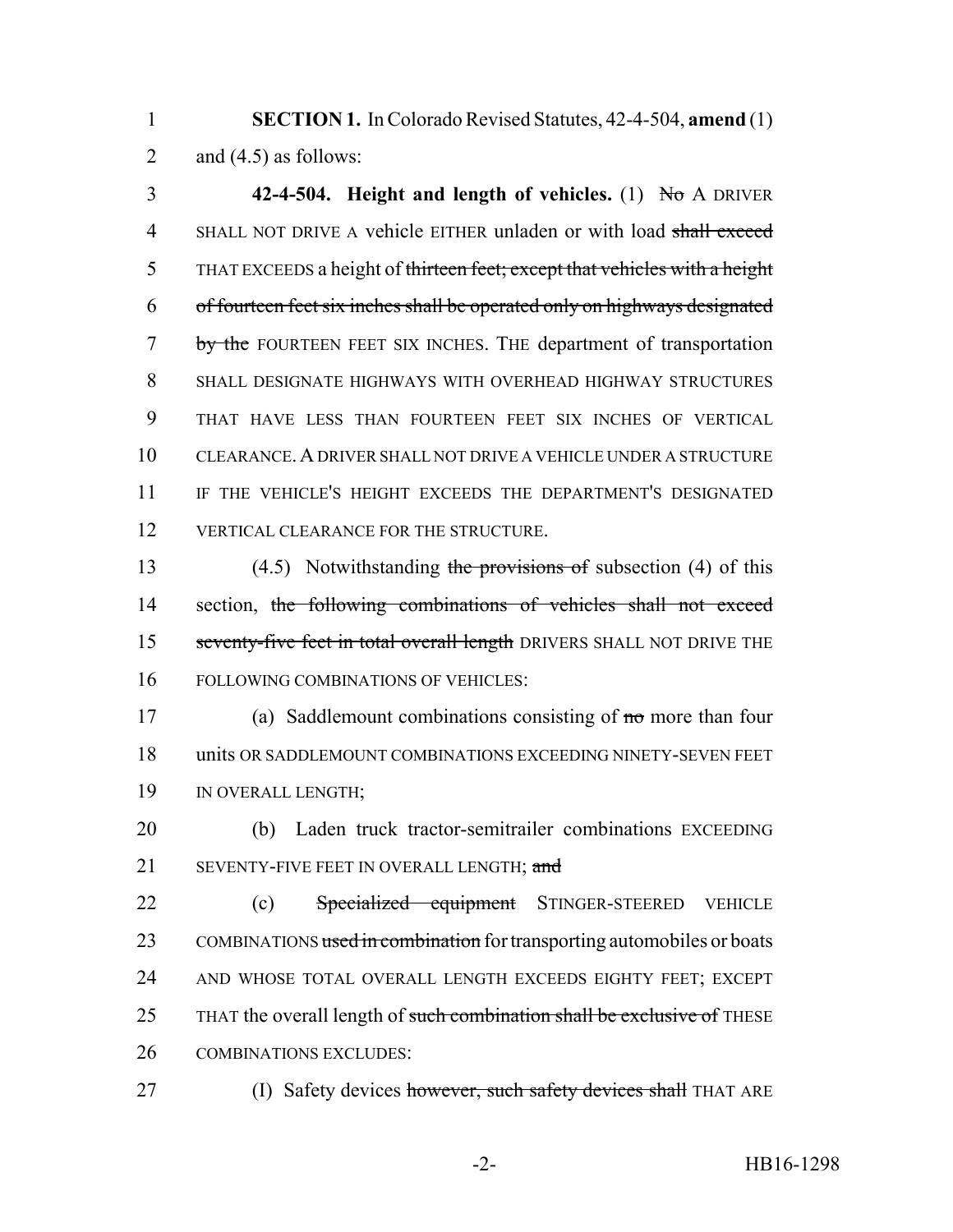1 not be designed or used for carrying cargo;

(II) Automobiles or boats being transported;

 (III) Any extension device that may be used for loading beyond the extreme front or rear ends of a vehicle or combination of vehicles; except that the projection of a load, including any extension devices 6 loaded to the front of the vehicle, shall MUST not extend more than four 7 feet beyond the extreme front of the grill of such THE vehicle and  $\theta$  THE 8 load or extension device may MUST NOT extend more than six feet to BEYOND the extreme rear of the vehicle; AND

(d) TOWAWAY TRAILER TRANSPORTER COMBINATIONS THAT:

(I) EXCEED EIGHTY-TWO FEET IN OVERALL LENGTH;

(II) CARRY PROPERTY;

 (III) EXCEED AN OVERALL WEIGHT OF TWENTY-SIX THOUSAND POUNDS;

 (IV) CONSIST OF MORE THAN A SINGLE TOWING UNIT AND TWO TRAILERS OR SEMITRAILERS; OR

 (V) DO NOT CONSTITUTE INVENTORY PROPERTY OF A MANUFACTURER, DISTRIBUTOR, OR DEALER OF THE TRAILER OR SEMITRAILER.

 **SECTION 2.** In Colorado Revised Statutes, 42-4-508, **amend** 21  $(1.5)$  as follows:

 **42-4-508. Gross weight of vehicles and loads.** (1.5) The gross 23 weight limits provided in subsection (1) of this section are increased 24 INCREASE, BUT by one NO MORE THAN TWO thousand pounds, for any vehicle or combination of vehicles if the vehicle or combination of vehicles contains an alternative fuel system and operates on alternative 27 fuel or both alternative and conventional fuel. The provisions of this